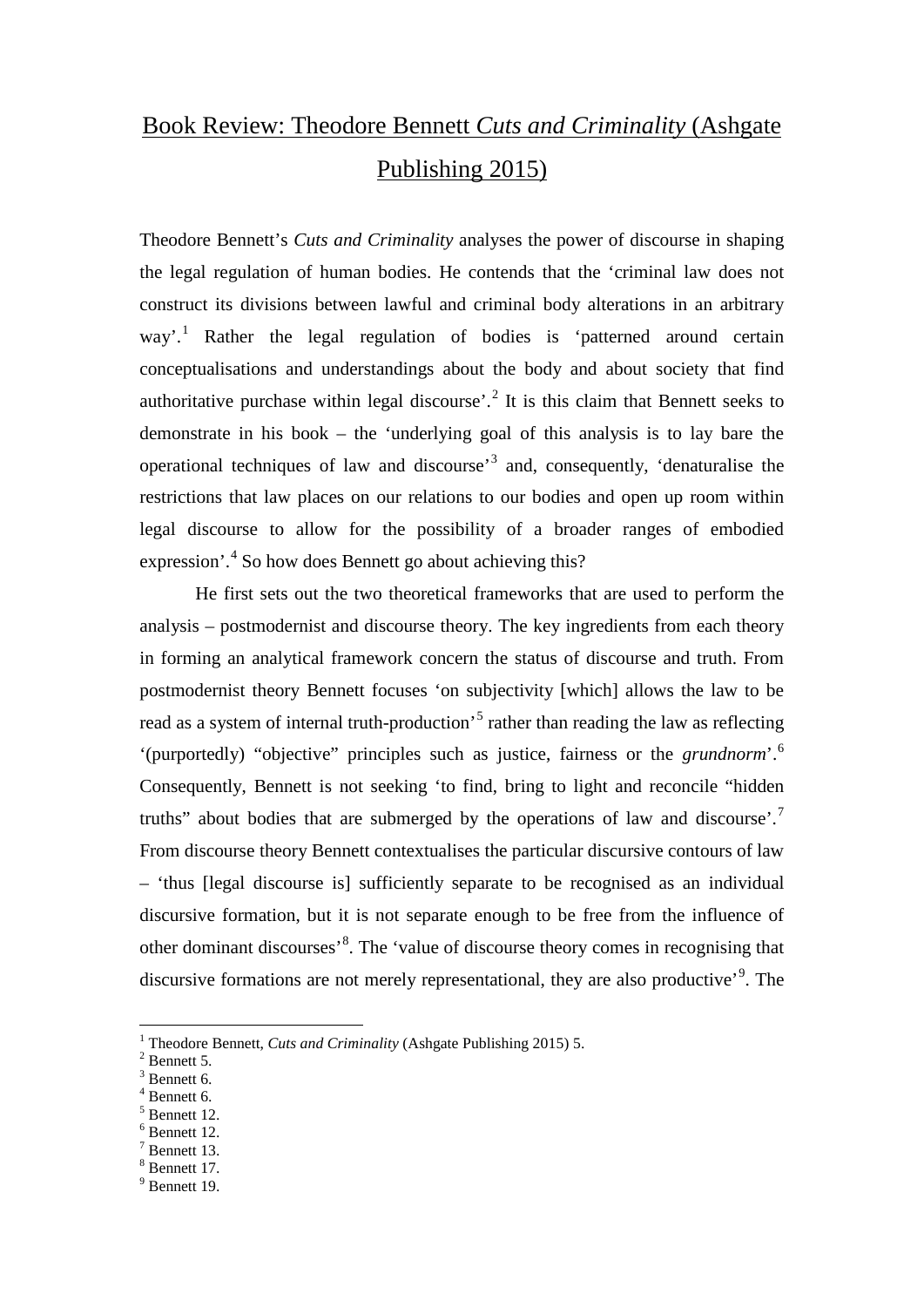'law does not passively represent or reproduce social phenomena'[10](#page-1-0) rather 'legal discourse actively constructs a particular model of reality'.<sup>[11](#page-1-1)</sup> This theoretical framework allows Bennett to treat the law as a form of truth-production within the context of recognised/marginalised discursive formations and so expose the power structures between these formations which lead to particular legal regimes.

Bennett applies this analytical framework to the regulation of bodies and, in particular, body alterations. From the perspective of postmodernist and discourse theory the 'body does not just display the marks of its struggle with external social forces, rather the body is itself the site where cultural knowledge is worked through, negotiated, (re)produced and/or challenged<sup> $12$ </sup>. Thus bodies are 'both inscriptive and active<sup>'[13](#page-1-3)</sup> and 'body alterations constitute important battlegrounds within this conflict<sup> $14$ </sup> between external society and the individual. It is through an analysis of the legal discourse, other discursive formations and the regulation of body alteration that Bennett seeks to expose and challenge the operational techniques which legitimise some bodies and alterations while marginalising others. In doing so he highlights the role discourses play in the general functioning of judicial regimes. Once he has set out this theoretical framework Bennett proceeds to review different types of body alteration focusing on the normalisation of bodies that occurs through the legal process.

One of his most crucial claims concerns the role of medical discourse as 'the single most important legitimating factor<sup> $15$ </sup> in sustaining particular legal positions not just (for example) in the context of cosmetic surgery but also in relation to 'Intersex and transsexualism [which] are thoroughly enmeshed within medical discourse'.<sup>[16](#page-1-6)</sup> Female Genital Mutilation (FGM) and Male Circumcision (MC) are also subject to a similar treatment by medical discourse, which 'constructs FGM as a source of limitless pain<sup> $17$ </sup> while those who oppose MC 'seem, at times, to attempt to match the severity of the constructions of harm associated with FGM'.<sup>[18](#page-1-8)</sup> This is achieved through the 'reliance on medical considerations, which conceptualise these body

<span id="page-1-3"></span><span id="page-1-2"></span>

<span id="page-1-6"></span><span id="page-1-5"></span><span id="page-1-4"></span>

<span id="page-1-1"></span><span id="page-1-0"></span><sup>&</sup>lt;sup>10</sup> Bennett 19.<br>
<sup>11</sup> Bennett 19.<br>
<sup>12</sup> Bennett 23.<br>
<sup>14</sup> Bennett 23.<br>
<sup>15</sup> Bennett 134.<br>
<sup>16</sup> Bennett 134: Note that Bennett uses transsexual rather than transgender.<br>
<sup>17</sup> Bennett 88.<br>
<sup>18</sup> Bennett 88.

<span id="page-1-7"></span>

<span id="page-1-8"></span>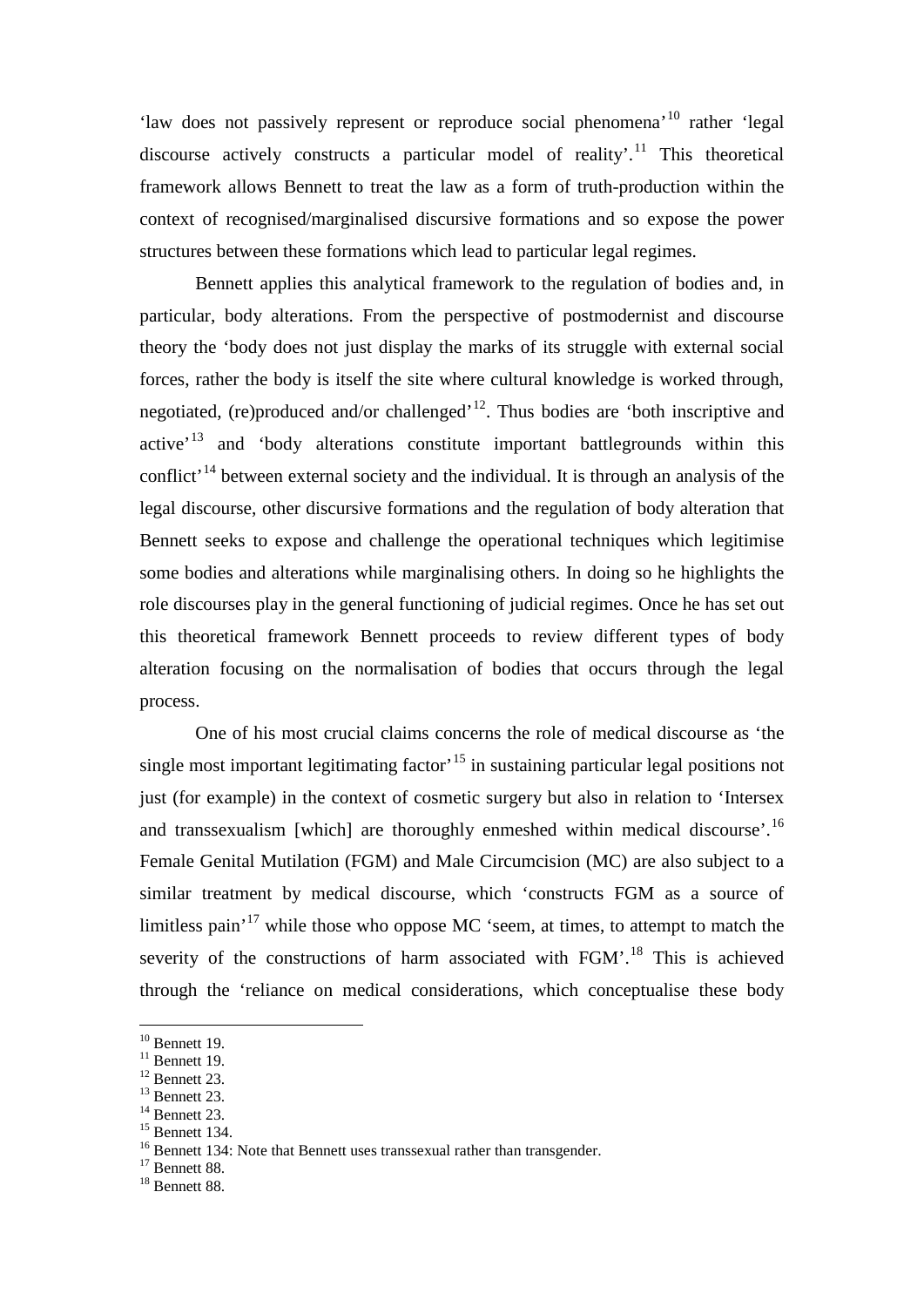alterations as either harmful or beneficial in purely physical terms'.[19](#page-2-0) Bennett argues that 'Sole recourse to medical discourse is reductive, as it prevents other considerations from being weighed or valued'.<sup>[20](#page-2-1)</sup> Similarly, sadomasochism is 'discursively constructed as representing the limitless danger that sadists pose to masochists'.<sup>[21](#page-2-2)</sup> By utilising medical discourse to support legal constructions the law enforces a reductive conception of bodies as mere vehicles for physical sensations – with the law seeking to prevent *harmful* activities regardless of other non-medical factors (such as well-being, self-conception, self expression and social and personal identity).

This shows how 'authoritative strands of legal discourse construct the meanings attached to sadomasochism<sup> $22$ </sup>, FGM and MC, intersex and transgender individuals, cosmetic surgery and other body alterations on a medico-legal scale of pain and harm. In a comment on sex surgeries<sup>[23](#page-2-4)</sup>, but which is equally applicable to all body alterations, Bennett suggests that certain discourses and practises 'are legalised and legitimated by law because they work, like law, to resolve ambiguous bodies into (closer) congruence with normative ideas<sup> $24$ </sup> about bodies (particularly medico-legal normative ideas). The common theme between Bennett's analyses of these different body alterations is in 'revealing and demonstrating how discursive conditions produce the legality of those alterations'.<sup>[25](#page-2-6)</sup> This Bennett does successfully but as he himself notes there is a disjunction between law in theory and law in practice. 'Despite the potential technical criminality of some of these body alterations, most of them are not typically actively policed or prosecuted'.<sup>[26](#page-2-7)</sup> However, Bennett's point here is showing 'that medical discourse is particularly deeply imbricated with legal discourse around body alterations' supporting and sustaining particular legal attitudes towards marginal individuals. [27](#page-2-8)

Bennett concludes that 'whilst the discursive frameworks surrounding bodies and the criminal law may structure the sociolegal reality of the ways in which we literally shape ourselves through body alterations, *it is important to remember that we* 

<span id="page-2-2"></span>

<span id="page-2-4"></span><span id="page-2-3"></span>

<span id="page-2-1"></span><span id="page-2-0"></span><sup>&</sup>lt;sup>19</sup> Bennett 90.<br>
<sup>20</sup> Bennett 91.<br>
<sup>21</sup> Bennett 49.<br>
<sup>22</sup> Bennett 49.<br>
<sup>23</sup> Bennett classifies all surgeries that a carried out on intersex and transsexuals as sex surgeries.<br>
<sup>24</sup> Bennett 193.<br>
<sup>25</sup> Bennett 205.<br>
<sup>26</sup> B

<span id="page-2-5"></span>

<span id="page-2-6"></span>

<span id="page-2-8"></span><span id="page-2-7"></span>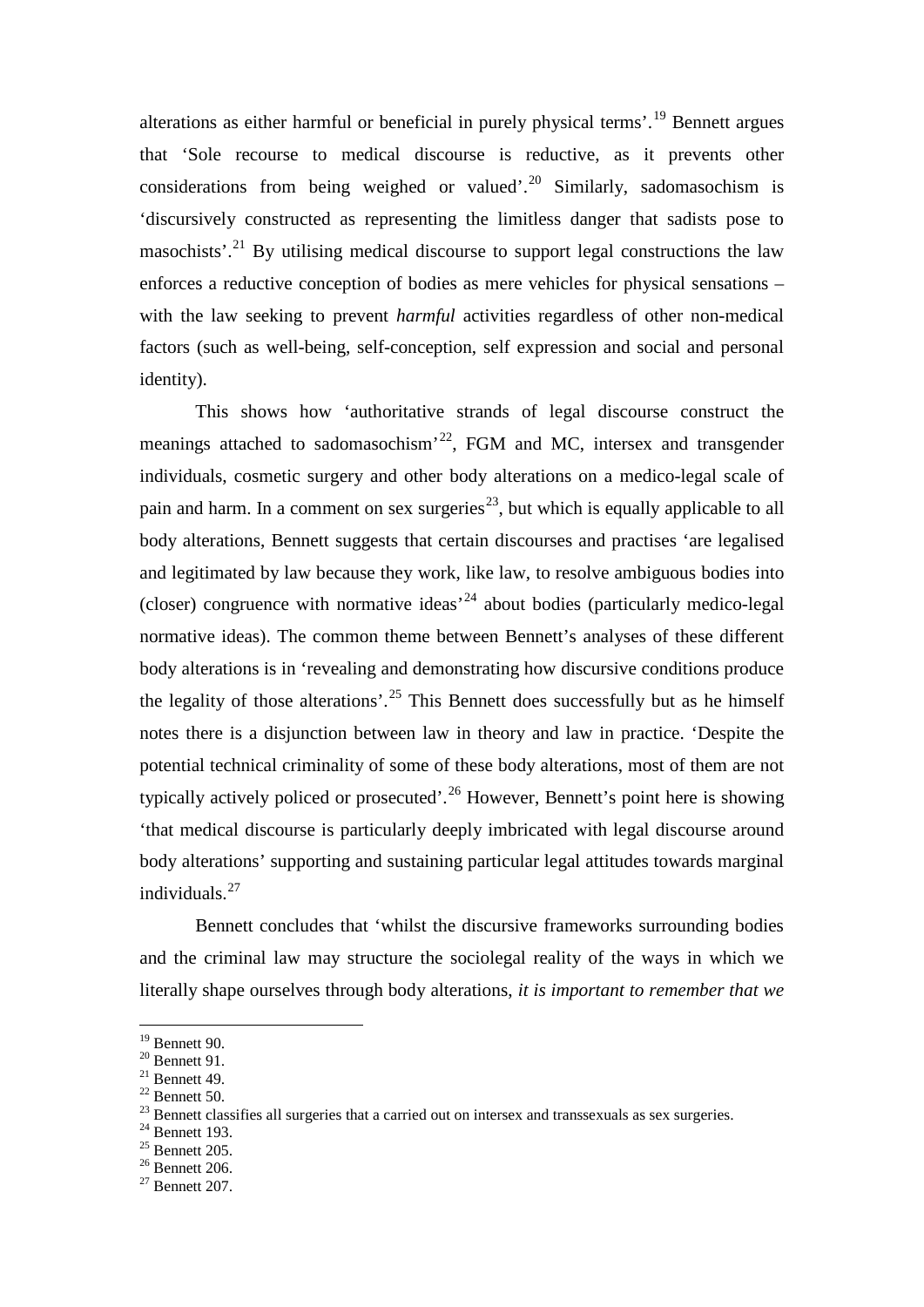*have the capacity to shape these frameworks too*'.<sup>[28](#page-3-0)</sup> This is, by far, the most important point Bennett makes after demonstrating the role that *authoritative* discourses play in shaping legal reality. He points out that there is opportunity for change in discursive practice. To this end, his book 'opens up the possibility to envisage these frameworks embodying different constructions, different functions and different results'.<sup>[29](#page-3-1)</sup> In other words, Bennett is trying to bring to mind the options for different legal realities. However, he does not suggest how we should select between different legal discursive frameworks.

Without an indication of how to choose (if we are to choose) between different discursive frameworks it is unclear how we should respond to the exposure of the role of discursive frameworks in law. Does this mean that legal systems should attempt to be more liberal or attempt to accommodate different discourses? Should the extent of legal regulation be reduced or minimised to prevent the adoption of a particular discourse? Some indication about where his analysis takes us in terms of legal evolution would have added an additional insight to his work. At the moment we are left somewhat adrift regarding how the law should mediate or operate to regulate these different discourses, yet some selection procedure seems to be a necessary next step for research in this area. Bennett's analysis exposes the laws reliance on particular discursive frameworks to justify the normative positions it enforces and points out the existence of alternative discourses but it does not suggest a way to navigate between these different discursive realities.

Furthermore, he relates most of his comments to legal constructions of the body so it is unclear whether Bennett's claims regarding discursive frameworks apply to legal systems generally, some or most parts of the law or only in areas subject to a great deal of social discussion. For example, the way in which the notion of family is articulated would seem to be subject to a similar analysis given the change in to s.13(5) Human Fertilisation and Embryology Act from 'a father' to 'supportive parenting'.<sup>[30](#page-3-2)</sup> The phrase of supportive parenting encompasses alternative constructions of family and parenting – single or same-sex parent constructions of family and parenting can both fall within supportive parenting. An analysis of the discursive construction of family, along the line of Bennett's analysis, could easily be

<span id="page-3-1"></span><span id="page-3-0"></span> $\frac{^{28}}{^{29}}$  Bennett 213 (my italics).<br><sup>29</sup> Bennett 213.

<span id="page-3-2"></span> $30$  Human Fertilisation and Embryology Act 2008 s.14.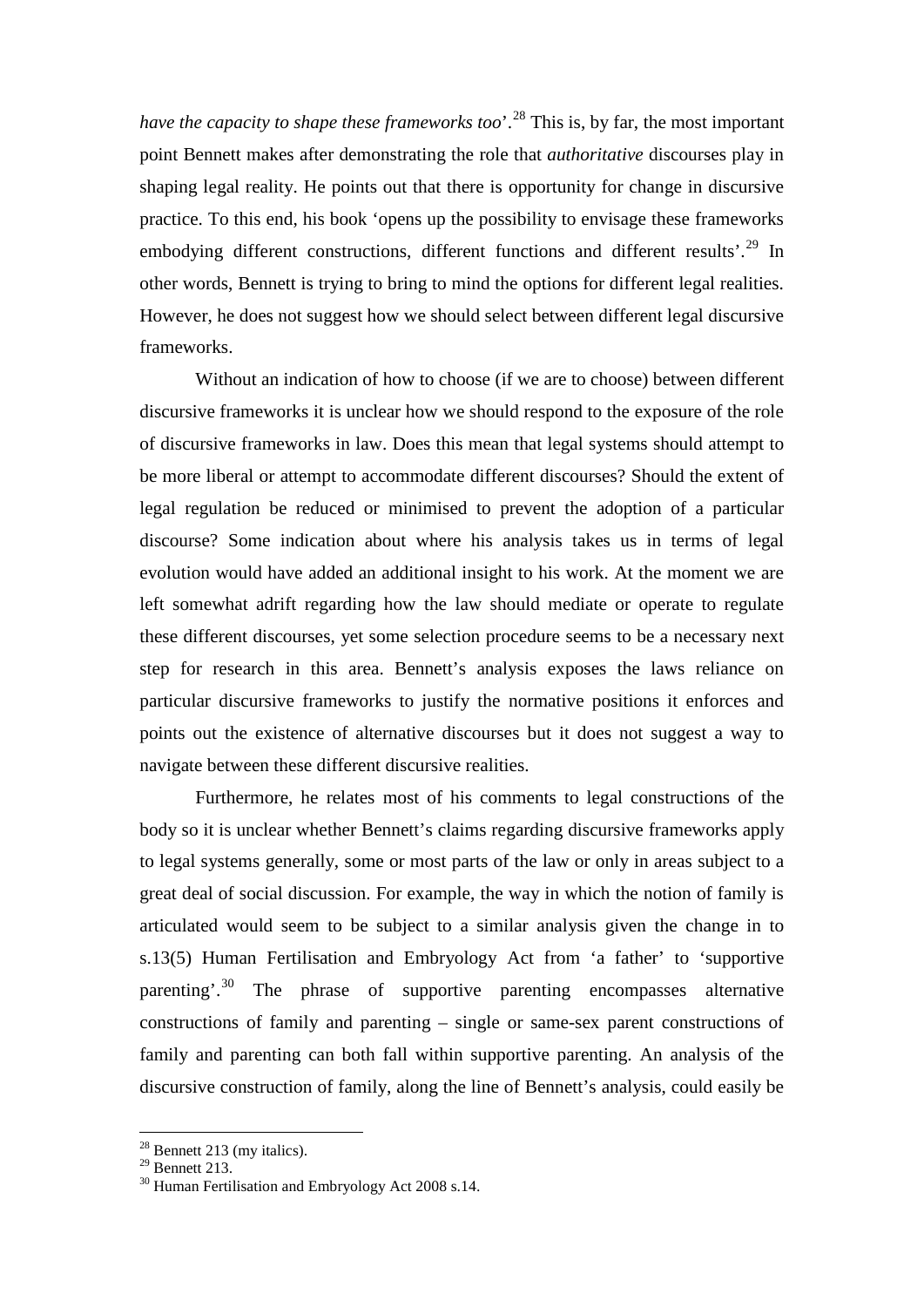used in this area demonstrating the wider usefulness of this approach. Nevertheless, some hint of Bennett's thoughts on the role and extent of discourse in other areas of law would give us some insight into whether he consider his analysis as a general theory of jurisprudence or whether he regards it as specific to body alterations or particular area of law.

It seems that Bennett's analysis does have general implications for legal theory because we are inescapably ensnared in discursive frameworks. No matter the area of regulation discourse plays a crucial role in framing and justifying different normative positions. Although this may be less obvious in some legal areas than others (for example, the technical management of tax law seems less subject to such an analysis) discourse can greatly influence how these systems function (notions of fair, just, progressive and regressive taxation will play a role in how taxation is structured and operates). In more socially orientated yet ethically diverse areas – such as health law – the problematic role of discourse will be correspondingly greater. Consequently, Bennett's analysis is applicable to all legal regulation. However, this means that the uncertainty introduced in the regulation of body alterations regarding the validity of law applies generally in all legal systems. Law may, therefore, face an existential crisis in justifying particular normative positions as all legal regimes are (merely) competing discourses. Developing a method for designing or selecting between different positions thus gains a sense of urgency under this analytical approach.

These comments should not detract from Bennett's success in achieving his stated goal of opening discussion on the role of discourses in law. Exposing how discourses affect legal frameworks (in particular how medical discourse is used to shore up legal positions) is useful for those seeking to challenge judicial orthodoxy and dominant narratives in contemporary debates. Bennett's book will provide those who are marginalised (and their marginalised discourses) with arguments to undermine the dominant legal regime and its normative claims by demonstrating that the current judicial orthodoxy is but one amongst many possible legal regimes that we might live under. This should give us hope that the law may better reflect the diverse ways in we live our lives and less often be used to enforce a particular notion of the good life. Bennett's book is an important contribution towards increasing the visibility of marginalised legal subjects and highlighting the partisan nature of current judicial systems. It should be staple reading for any researcher interested in the methods